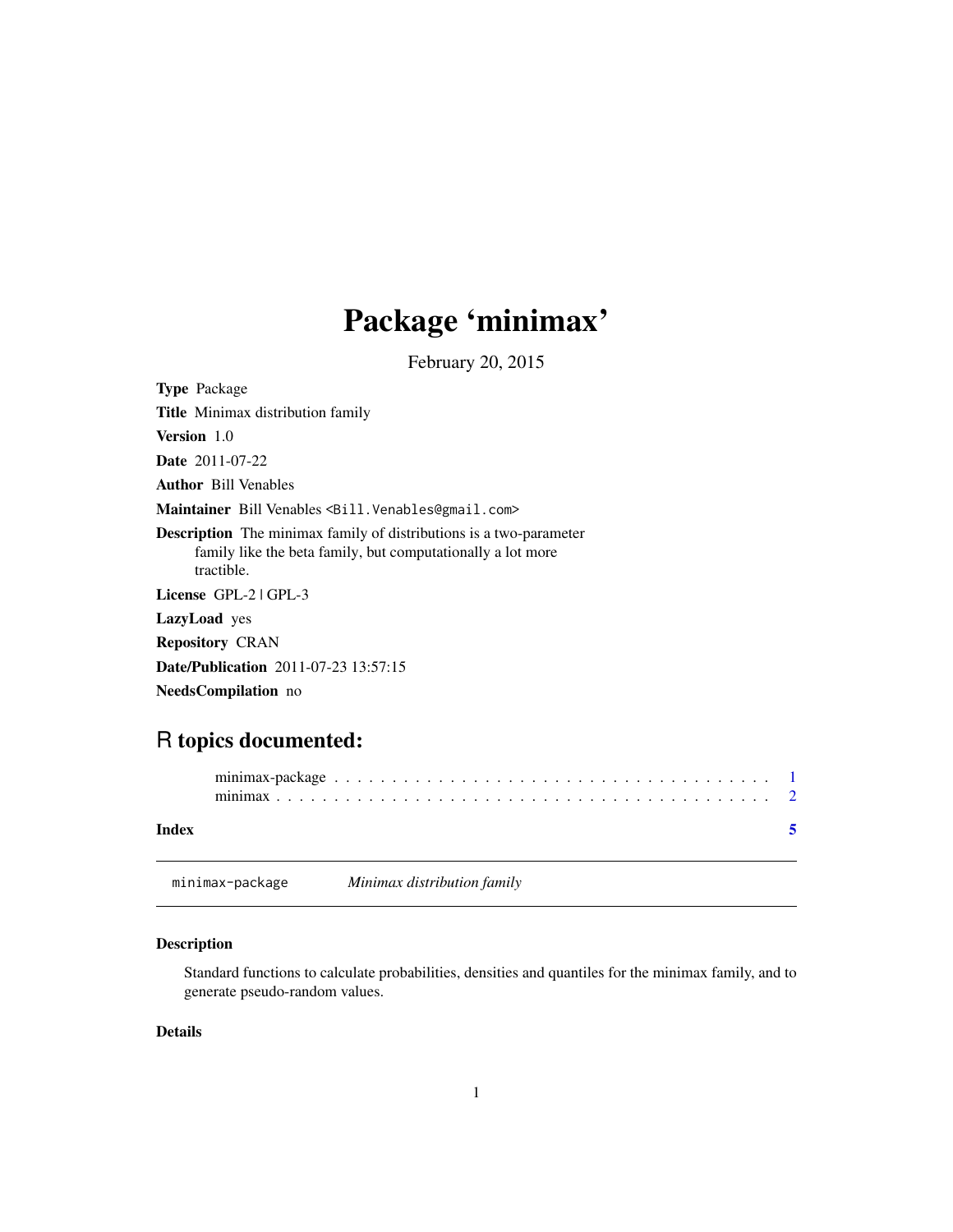#### <span id="page-1-0"></span>2 minimax

| Package:  | minimax     |
|-----------|-------------|
| Type:     | Package     |
| Version:  | 1.0         |
| Date:     | 2011-07-22  |
| License:  | GPL-2 GPL-3 |
| LazyLoad: | yes         |

#### Author(s)

Bill Venables

Maintainer: Bill Venables <Bill.Venables@gmail.com>

#### References

See [this document](http://stats-www.open.ac.uk/TechnicalReports/minimax.pdf) for a detailed discussion.

#### See Also

[punif](#page-0-1), [pbeta](#page-0-1).

#### Examples

```
p <- pminimax(0:10/10, 1:5, 2)
q <- qminimax(p, 1:5, 2)
(d <- dminimax(matrix(0.5, 2, 2), 1:4, 2:3))
set.seed(123)
r <- rminimax(letters, 2, 3)
```
minimax *Minimax distribution family*

#### Description

Four short functions to provide density, cumulative probability, quantile and random generation computational facilities for the minimax family of distributions.

#### Usage

```
dminimax(x, a = 1, b = 1, log = FALSE)
pminimax(x, a = 1, b = 1)
qminimax(y, a = 1, b = 1)
rminimax(n, a = 1, b = 1)
```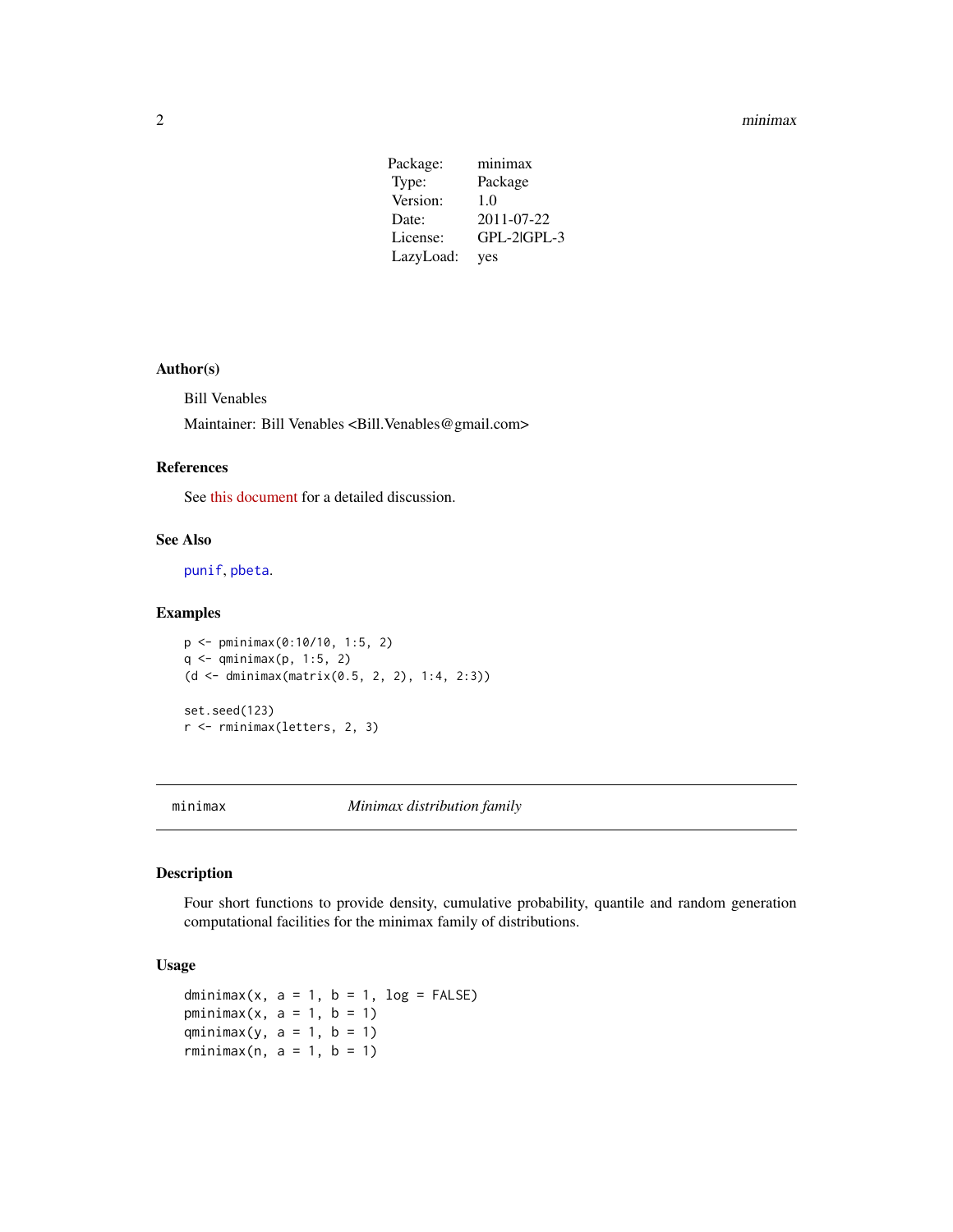#### <span id="page-2-0"></span>minimax 3

#### Arguments

| x    | Numeric vector giving the values at which the densities or cumulative probabil-<br>ities are to be calculated.                                                                  |
|------|---------------------------------------------------------------------------------------------------------------------------------------------------------------------------------|
| у    | Numeric vector giving the values at which the quantiles are to be calculated.<br>Values must be between 0 and 1.                                                                |
| n    | The number of pseudo-random values to be generated. If $length(n) = 1$ , it<br>must be a non-negative number; if length(n) $> 1$ , the value for n is taken to<br>be length(n). |
| a, b | Numeric vectors giving the parameters of the distribution. Values must be posi-<br>tive.                                                                                        |
| log  | Logical scalar. Should the log-density be returned rather than the density itself?                                                                                              |

#### Details

The minimax family distributions is a two-parameter with support [0,1]. It has properties very like the beta family, though is computationally much more tractible. Both beta and minimax families have the uniform(0,1) distribution as a special case. For the minimax family, this is the default case.

This package provides the standard four functions for handling the distribution in R using the standard prefix naming convention.

The functions are vectorized with respect to the arguments x, y, a, and b, with short arguments recycled to match the length of any longer ones.

#### Value

A vector of density, probability, quantile or pseudo-random values, respectively. Shape and name attributes of the first argument are preserved in the result.

#### Note

The functions are all written in pure R code.

#### Author(s)

Bill Venables

#### References

See [this document](http://stats-www.open.ac.uk/TechnicalReports/minimax.pdf) for a detailed discussion.

#### See Also

[punif](#page-0-1), [pbeta](#page-0-1).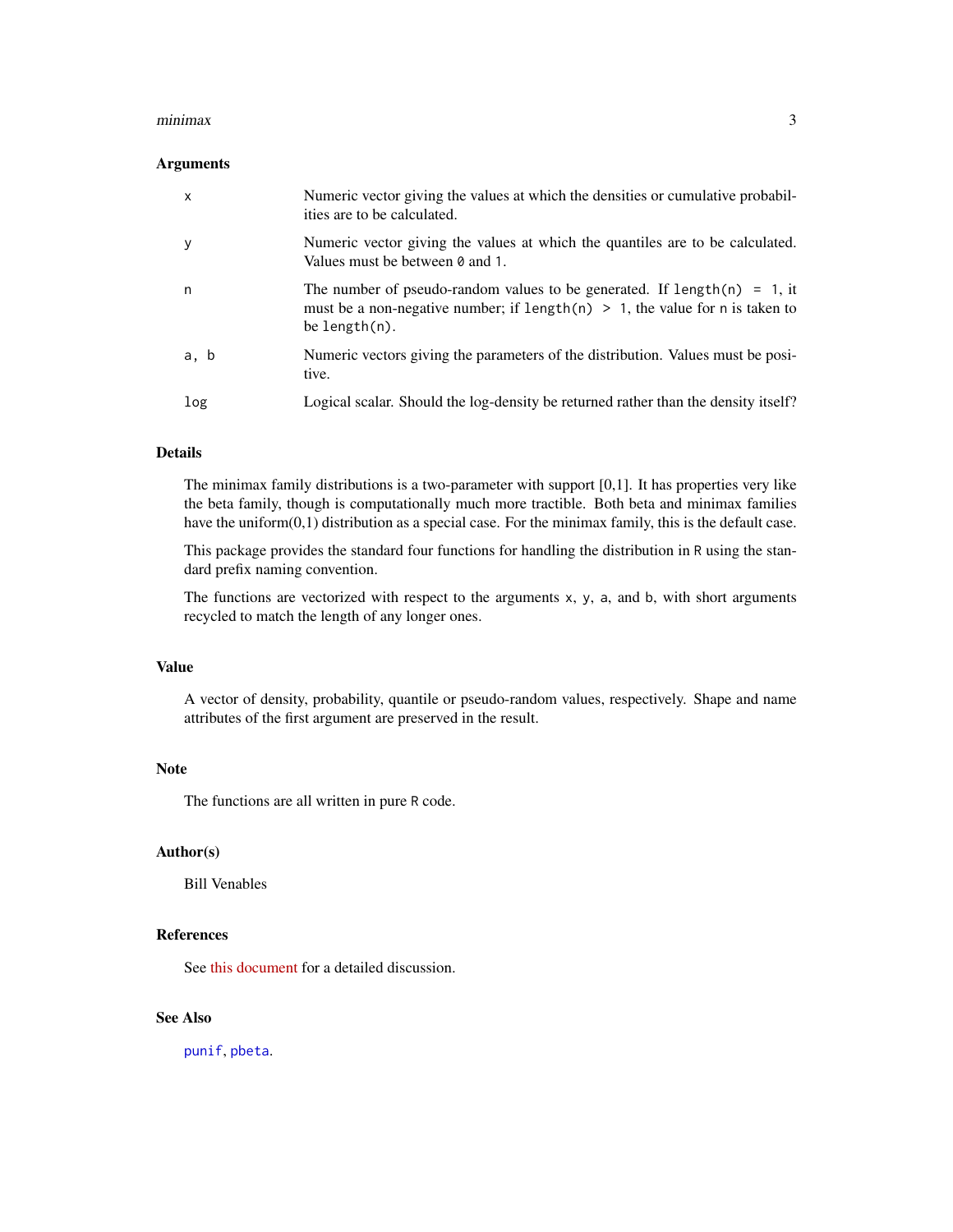4 minimax

#### Examples

```
p <- pminimax(0:10/10, 1:5, 2)
q <- qminimax(p, 1:5, 2)
(d <- dminimax(matrix(0.5, 2, 2), 1:4, 2:3))
set.seed(123)
(r <- rminimax(letters, 2, 3))
```